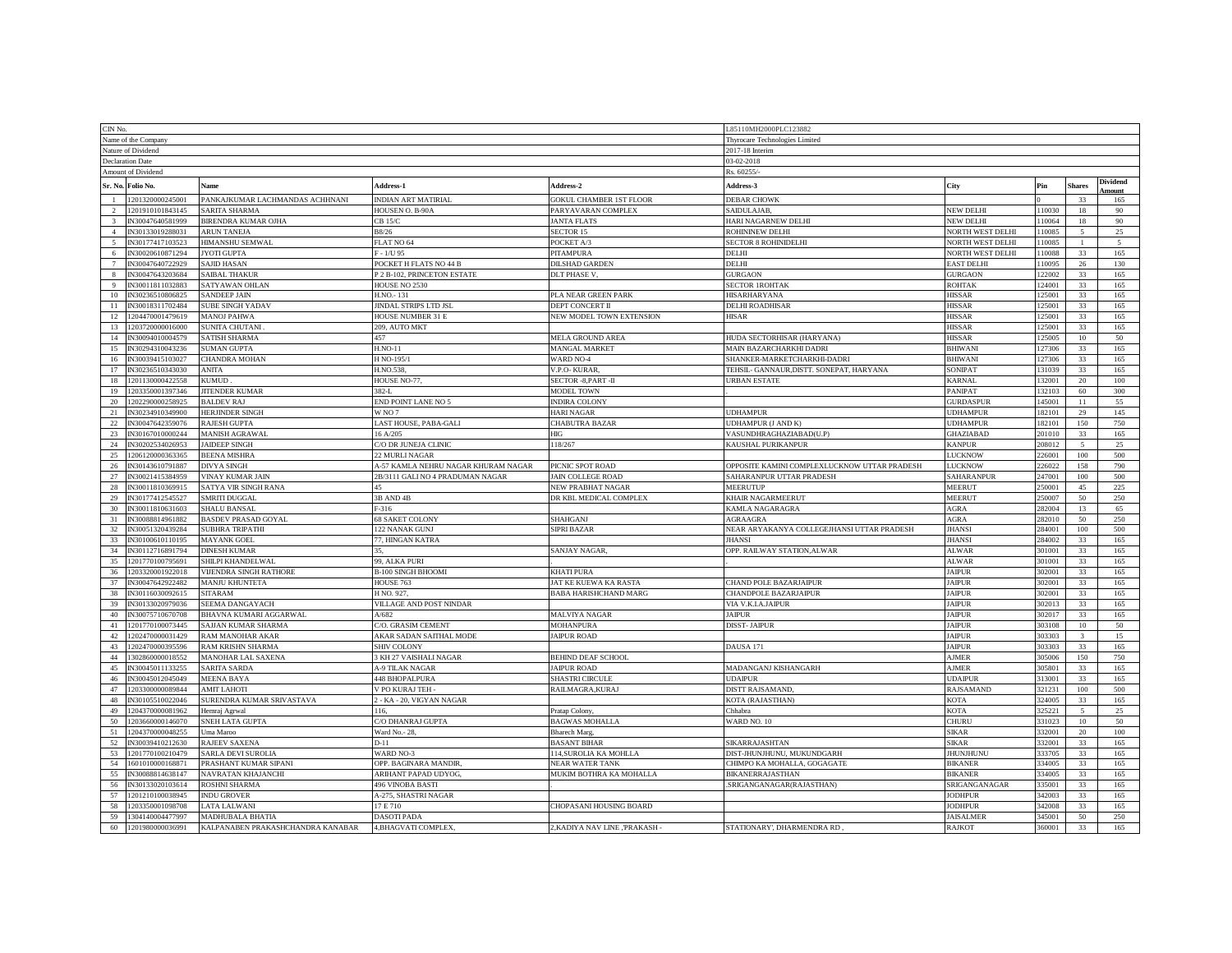| 61  | IN30097410615787     | KANUBHAI MAGANLAL CHATVANI       | SHINGALA AND CO.                    | 208, MADHAV COMPLEX.                 | DR. YAGNIK ROAD,RAJKOT                  | RAJKOT              | 60001   | 33           | 165 |
|-----|----------------------|----------------------------------|-------------------------------------|--------------------------------------|-----------------------------------------|---------------------|---------|--------------|-----|
| 62  | N30103924423415      | ALPESH B MEHTA                   | CHANDAN VILLA                       | <b>STREET NO 1</b>                   | <b>DIWAN PARARAJKOT</b>                 | <b>AJKOT</b>        | 60001   | 33           | 165 |
| 63  | 301990000170828      | ASHISH RAJESHBHAI THUMMAR        | 3 RANCHOD NAGAR SOC                 | <b>ALARAM</b>                        |                                         | RAJKOT              | 60003   | 33           |     |
|     |                      |                                  |                                     |                                      |                                         |                     |         |              | 165 |
| 64  | N30075711227849      | SHOBHANA JAYESHBHAI GHANVA       | NEW GANDHINAGAR SOCIETY STREET NO 5 | 150 FT RING ROAD B/H BALAJI HALL     | NR SHREE RAM PARK JAY KHODIAR MAARAJKOT | <b>RAJKOT</b>       | 60004   | 33           | 165 |
| 65  | 201800000063642      | NATHAVANI MEHULKUMAR ARVINDBHAI  | <b>BLOCK NO 4 JAY COMPLEX</b>       | BEHIND PANCHAYAT BUS STOP            | <b>INIVERSITY ROAD</b>                  | <b>RAJKOT</b>       | 60005   | 33           | 165 |
| 66  | N30097410200402      | HARSHA C. MEHTA                  | 15, BHOJRAJPARA                     | JALARAM SOCIETY,                     | <b>GONDAL</b>                           | <b>RAJKOT</b>       | 360311  | 33           | 165 |
| 67  | N30097410964425      | REKHABEN KHANDHADIA              | NANI BAZAR,                         | KHIJDA STREET,                       | <b>GONDAL</b>                           | RAJKOT              | 60311   | 33           | 165 |
| 68  | N30097410151572      | SHAH PRADIPKUMAR HIMATLAL        | 1, AADINATH APPARTMENT              | B/H. D.K.V. COLLEGE                  | <b>AMNAGAR</b>                          | <b>JAMNAGAR</b>     | 61001   | 33           | 165 |
| 69  | 1201200000029371     | <b>BABITA BIMAL GANDHI</b>       | C/o SHAH RAICHAND DHARSHI           | NR JUMMA MASJID,                     |                                         | <b>JAMNAGAR</b>     | 361001  | 100          | 500 |
| 70  | N30039412696706      | <b>AMIT MEHTA</b>                | ARIHANT KRUPA OPP SATYA SAI         | <b>SCHOOL PALACE ROAD</b>            | <b>AMNAGAR</b>                          | <b>JAMNAGAR</b>     | 361008  | 33           | 165 |
| 71  | IN30103924138509     | JAWAHAR J SHETH                  | DARSHAN 202 2ND FLOOR               | <b>NEAR VIRAL BAUG</b>               | <b>PALACE ROADJAMNAGAR</b>              | <b>JAMNAGAR</b>     | 361008  | 33           | 165 |
| 72  | N30154919577786      | PUSHPA JAIRAM PARWANI            | <b>GIRDHAR KUNJ</b>                 | <b>BLALBAHADUR SHASTRI SOCIETY</b>   | <b>IUNAGADH</b>                         | <b>JUNAGADH</b>     | 62001   | 33           | 165 |
|     |                      |                                  |                                     |                                      |                                         |                     |         |              |     |
| 73  | 202670000021941      | SAROJBEN PARSHOTTAM GHUNJARIA    | <b>TIRTH-B</b>                      | <b>BLOCK NO.803</b>                  | <b>ANJARDA ROAD</b>                     | <b>JUNAGADH</b>     | 62001   | 33           | 165 |
| 74  | IN30097411663250     | SUDHIRBHAI P KATHI               | <b>GEETA NAGAR-2</b>                | <b>AIR PORT ROAD</b>                 | KESHOD                                  | <b>JUNAGADH</b>     | 62220   | 33           | 165 |
| 75  | N30097411297384      | TRIVEDI SUNIL A                  | H. NO. A/1P QUARTER.                | <b>NR. HOSPITAL</b>                  | DIU                                     | DIU                 | 362520  | 23           | 115 |
| 76  | N30226910314620      | MANSUKH N GADHIYA                |                                     | <b>TULSHIDHAM SOC</b>                | AT UNA, JUNAGADH                        | <b>JUNAGADH</b>     | 62560   | 30           | 150 |
| 77  | N30097411635955      | <b>SWEETY N SHAH</b>             | , PANSHIL SOCIETY.                  |                                      | SURENDRANAGAR                           | SURENDRANAGAR       | 63001   | 33           | 165 |
| 78  | N30097410633164      | RANJANBEN HARJIBHAI PATEL        | NARSI PARA.                         | B/H. SWAMI NARAYAN TEMPLE.           | <b>DHRANGADHRA</b>                      | SURENDRANAGAR       | 63310   | 33           | 165 |
| 79  | N30097410633199      | PATEL TUSHAR M.                  | TALAV STREET                        | NR. SITA GATE.                       | DHRANGADHRA                             | SURENDRANAGAR       | 63310   | 33           | 165 |
| 80  | V30097411608891      | SHETH DISHA HARISHBHAI           | <b>DIWAN PARA</b>                   | PANJARA POL STREET,                  | <b>WANKANER</b>                         | <b>RAJKOT</b>       | 63621   | 33           | 165 |
|     |                      |                                  |                                     |                                      |                                         |                     |         |              |     |
| 81  | 204470002253353      | AJAYKUMAR P VAGADIYA             | M G ROAD                            | <b>BHAVNAGAR</b>                     | <b>BHAVNAGAR</b>                        | <b>BHAVNAGAR</b>    | 364001  |              | 10  |
| 82  | N30199110083965      | MEENABEN B. SHAH                 | <b>LAXMI APPTARTMENT</b>            | NR. SWAMINARAYAN GURUKOOL            | SARDAR NAGARBHAVNAGAR                   | <b>BHAVNAGAR</b>    | 64001   | 33           | 165 |
| 83  | N30154917656142      | <b><i>FARAMATIN SHAH</i></b>     | 202 TRISHALA APPT                   | <b>JEETA CHOWK</b>                   | OPP SHETRUNJAY HILLBHAVNAGAR            | <b>BHAVNAGAR</b>    | 64001   | 33           | 165 |
| 84  | 1202890000864870     | ANIL NANUBHAI CHAUHAN            | <b>BLOCL NO 99</b>                  | <b>UNA SINGALIYA</b>                 | <b>BHARATNAGAR</b>                      | <b>BHAVNAGAR</b>    | 64002   | 33           | 165 |
| 85  | N30097411607239      | DHOLAKIYA RADHIKA NALINBHAI      | SANJIVANI HOSPITAL                  | OPP. TALUKA PANCHAYAT,               | MAHUVA ROAD, SAVARKUNDALA               | <b>BHAVNAGAR</b>    | 364515  | 33           | 165 |
| 86  | 201800000110166      | SHETH RAKESH AMRUTLAL            | PARESH SWEET MART                   | <b>ANJARA POLE</b>                   |                                         | <b>BHAVNAGAR</b>    | 364710  | 33           | 165 |
| 87  | N30097410652572      | MAKWANA AMRUTLAL                 | KAILASH BHAVAN,                     | KHADPITH,                            | RAJULA                                  | AMRELI              | 365560  | 33           | 165 |
| 88  | N30034310833463      | SHETH SHRUTIBEN SUDHIRBHAI       | E-15, NIL-HARSH FLAT                | NR. SWAMINARAYAN AVENUE,             | NR. ANJALI CINEMA, PALDI,AHMEDABAD.     | AHMEDABAD           | 80007   | 33           | 165 |
|     | 204720010352876      | <b>VIDHI M KANSARA</b>           | A 303 KANCHANBHUMI APP BHE          | KNAK KALA 100 FT ROAD                | SATELLITE                               | AHMEDABAD           | 80015   | 18           | 90  |
| 89  |                      |                                  |                                     |                                      |                                         |                     |         |              |     |
| 90  | N30305210122633      | <b>MAYUR NATUBHAI PATEL</b>      | J-16-SANKRUT FLAT                   | NR, HIRABAUG SOC                     | GHATLODIAAHMEDABAD                      | AHMEDABAD           | 80061   | 10           | 50  |
| 91  | 203500000124372      | POTTEKATE KARTHIKEYA MENON       | <b>OTR NO:465/3</b>                 | <b>GH TYPE SECTOR-29</b>             |                                         | <b>GANDHI NAGAR</b> | 82029   | $\mathbf{R}$ | 15  |
| 92  | N30034310909277      | GHANSHYAM SHIVARAM MORIYA        | 93-C, SWASTIK NAGAR.                | <b>NR. DIAMOND MILLS</b>             | NICOL ROAD, AHMEDABAD.                  | AHMEDABAD           | 382350  | 33           | 165 |
| 93  | 301520000007165      | SHAILESHKUMAR JIVANLAL PRAJAPATI | OPP ADC BANK NR GUJARATISCHOOL      | <b>BHAGAT NI CHALI</b>               | ODHAV                                   | <b>AHMEDABAD</b>    | 82415   | 33           | 165 |
| 94  | 204370000250492      | SHITALBEN PARTHAV PATEL          | 8 Chanasma Society Part 1           | <b>B/H Balol Nagar Society</b>       | Ranip                                   | AHMEDABAD           | 82480   | 33           | 165 |
| 95  | 204440000125639      | RACHANABEN MAHENDRASINH SOKAR    | G/10, KRISHNADHAM FLATS             | NR, OM BUNGLOWS                      | <b>DHARAM ROAD</b>                      | <b>MAHESANA</b>     | 884002  | 33           | 165 |
| 96  | 204390000003281      | RAKESH JAYANTILAL RAVAL          | <b>BHATVADO</b>                     | <b>BAROT VAAS,</b>                   |                                         | <b>MAHESANA</b>     | 384170  | 33           | 165 |
| 97  | 204390000003296      | SHAILESH JAYANTILAL RAVAI        | <b>BHAT VADO</b>                    | <b>BAROT VAAS,</b>                   |                                         | <b>MAHESANA</b>     | 384170  | 33           | 165 |
| 98  | 201910100605697      | LEELABEN BHOGILAL MODI           | 06-06-1955                          | <b>BALIA PADO PATAN-35</b>           | PATAN                                   | PATAN               | 84265   | 33           | 165 |
|     |                      |                                  |                                     |                                      |                                         |                     |         |              |     |
| 99  | N30034320012604      | KIRANBEN HARGOVINBHAI PATEI      | CHACHARIA ZINI POLE                 | <b>ATAN</b>                          | ATAN                                    | PATAN               | 84265   | 33           | 165 |
| 100 | N30305210296546      | RIKENKUMAR ARUNBHAI PATEL        | AT-MAHIJ                            | BAREJA BHAG                          | <b>KHEDA</b>                            | <b>KHEDA</b>        | 387120  | 20           | 100 |
| 101 | 201090002376152      | JAIMIKABEN RAKESHBHAI PATEL      | NAGARWADA, DHOLKA                   |                                      |                                         | <b>AHMEDABAD</b>    | 387810  | 33           | 165 |
| 102 | N30051313809032      | HASMUKHBHAI RAOJIBHAI PATEL      | 9 AAKANSHA BUNG                     | NR H M PATEL STATUE                  | ANANDGUJARAT                            | <b>ANAND</b>        | 388001  | 20           | 100 |
| 103 | N30045010616302      | <b>JIGAR VIHARI PATEL</b>        | P O BAKROL 388315                   | VAI ANAND                            | DIST-ANAND (GUJ)                        | ANAND               | 88315   | 100          | 500 |
| 104 | N30098210699470      | CHHAYABEN HARISHKUMAR SHAH       | 10.DHOLI KUI                        |                                      | <b>PETLAD</b>                           | <b>KHEDA</b>        | 88620   | 38           | 190 |
| 105 | N30115112173335      | REKHA TARAK PATEL                | 39 KAMDHENU SOCIETY                 | <b>MEHSANA NAGAR ROAD</b>            | NIZAMPURABARODA                         | <b>VADODARA</b>     | \$90002 | 33           | 165 |
| 106 | 203320000658644      | ASHOK SHYAMSUNDER SHAH           | 301-7 PAWAN FLATE ANAND NAGAR       | SOCIETY 7 ZETALAPUR ROAD             | VADODARA                                | VADODAR/            | \$90020 | 33           | 165 |
| 107 | 203320000718895      | SHILPI SURESH BANSAL             | $E$ 107 - 108                       | NEW TT MKT                           | <b>RING ROAD</b>                        | <b>SURAT</b>        | \$95002 | 33           | 165 |
|     |                      |                                  |                                     |                                      |                                         |                     |         |              |     |
| 108 | 1204150000128692     | JIGNESH DHIRAJLAL MEHTA          | 403, GOPINATH APP                   | <b>MAIN ROAD</b>                     | <b>MAHINDRPURA</b>                      | <b>SURAT</b>        | \$95003 | 33           | 165 |
| 109 | 201320000204131      | RAKESHBHAI MOHANBHAI JAIN        | <b>B-4 MAHAVIR APT</b>              | <b>SOLSUMBA UMBERGAON</b>            | <b>STATION DIST VALSAD</b>              | VALSAD              | 96171   | 33           | 165 |
| 110 | 1304140003924373     | <b>GAURAV SAXENA</b>             | ENERCON INDIA LTD                   | SURVEY 33 NR SILVER INDC             | <b>ESTATE BHIMPORE</b>                  | <b>DAMAN</b>        | \$96210 | $10\,$       | 50  |
| 111 | N30021414080852      | PRAKASH R PATEL                  | A/1 ANAND SOCIETY                   | <b>MANEKLAL ROAD</b>                 | NAVSARINAVSARI                          | <b>NAVSAR</b>       | 396445  | 25           | 125 |
| 112 | N30135610074312      | JAYESH YUVRAJ ATHAVIA            | CANARA BANK, S.S. (O), C.O.         | <b>MAKER TOWER.</b>                  | CUFFE PARADE, MUMBAL                    | <b>MUMBAI</b>       | 400005  | 33           | 165 |
| 113 | 1201070000024781     | SHARMILA SWAMINATHAN IYER        | NEW SUNITA APARTMENTS               | 169B/8B                              | SION(EAST)                              | <b>MUMBAI</b>       | 400022  | 33           | 165 |
| 114 | N30154915071210      | <b>BABURAO SHANKAR CHARI</b>     | 2/111 SOHINI APTS DATTAMANDIR ROAD  | VAKOLA SANTACRUZ EAST                | MUMBAI                                  | <b>MUMBAI</b>       | 400055  | 33           | 165 |
| 115 | N30047643331747      | TEJASWINI SHEKAR HEGDE           | 14/B SHANTIKUNJ                     | OPP BHUTA SCHOOL OFF OLD NAGARDAS RD | <b>ANDHERI EASTMUMBAI</b>               | <b>MUMBAI</b>       | 400069  | 33           | 165 |
| 116 | N30048410054090      | SUNITA KANAIYALAL VORA           | FLAT NO 704, ANAND LOK, PLOT NO 313 | PANT NAGAR, R N NARKAR MARG          | <b>GHATKOPAR EASTMUMBAI</b>             | <b>MUMBAI</b>       | 400077  | 33           | 165 |
| 117 | N30226911914444      | VAISHALI MOHANLAL GALA           | 623 DARSHANA APT 90 FEET ROAD,      | <b>ABOVE RAVINDRA NURSING HOME.</b>  | MULUNDE MUMBALMAHARASHTRA               | <b>MUMBAI</b>       | 400081  | 100          | 500 |
|     |                      |                                  |                                     |                                      |                                         |                     | 400088  | 33           |     |
| 118 | N30154918028071      | <b>SUMIT YAGNICK</b>             | <b>B 1201 SAI SANSKAR SOCIETY</b>   | <b>SION TROMBAY ROAD</b>             | DEONAR B/H HP PETROLMUMBAI, MAHARASHTRA | MUMBAI              |         |              | 165 |
| 119 | V30047642935180      | CHANDRA BHUSHAN                  | <b>504 B KRISHNA PALACE</b>         | <b>THAKUR COMPLEX</b>                | <b>KANDIVALI EASTMUMBAI</b>             | <b>MUMBA</b>        | 400101  | 9            | 45  |
| 120 | N30047642964746      | RACHNA SHARMA                    | B-403, LILLY BLOCK NO 11            | YASHWANT NAGAR, BOLINJ               | <b>VIRATNAGAR, VIRARVIRAR (W)</b>       | THANE               | 401303  | 33           | 165 |
| 121 | N30364710013355      | SACHIN JUGALKISHOR MUNDADA       | C/O J.K.TRADERS                     | SHOP NO.23/24, MANISH MARKET         | 1088, RAVIWAR PETHPUNE                  | <b>PUNE</b>         | 411002  | 50           | 250 |
| 122 | N30047640379509      | RAJESH CHAMPALAL JAIN            | 355 RASTA PETH                      | <b>TRIPUTI COMPLEX</b>               | OPP KEM HOSPITALPUNE                    | <b>PUNE</b>         | 411011  | 33           | 165 |
| 123 | N30047640379824      | SUSHAMADEVI CHAMPALAL JAIN       | 355 RASTA PETH                      | <b>TRIPUTI COMPLEX</b>               | <b>OPP K E M HOSPITALPUNE</b>           | <b>PUNE</b>         | 411011  | 33           | 165 |
| 124 | N30047640375935      | RAJESH CHAMPALAL JAIN            | 355 RASTA PETH                      | <b>TRIPUTI COMPLEX</b>               | <b>OPP KEM HOSPITALPUNE</b>             | <b>PUNE</b>         | 411011  | 33           | 165 |
| 125 | N30047641648772      | ANDURANG MAHADEV BULAKH          | MORYA DARSHAN HSG SOC               | <b>BUILDING C FLAT NO 2</b>          | <b>SUTARWADI PASHANPUNE</b>             | PUNE                | 11021   | 100          | 500 |
| 126 | N30045080342064      | ASHOK NARAYAN GAIKWAD            | <b>687 SAKHAR PETH</b>              |                                      | <b>SOLAPUR</b>                          | <b>SHOLAPUR</b>     | 413005  | 20           | 100 |
| 127 | IN30154918641844     | GEETA RAJKUMAR TOSHNIWAL         | <b>RAJBHAN</b>                      | <b>BEHIND KORE GARDEN</b>            | <b>MOTI NAGARLATUR</b>                  | <b>LATUR</b>        | 413512  | 100          | 500 |
|     |                      |                                  |                                     |                                      |                                         |                     |         |              |     |
|     | 128 IN30177410059499 | Tukaram Manikrao Varat           | Pl No 60/A                          | Nr Gas Godawn Pipeline Road          | Aikya Nagar SavediAhmednagar            | <b>AHMEDNAGAR</b>   | 414003  | 25           | 125 |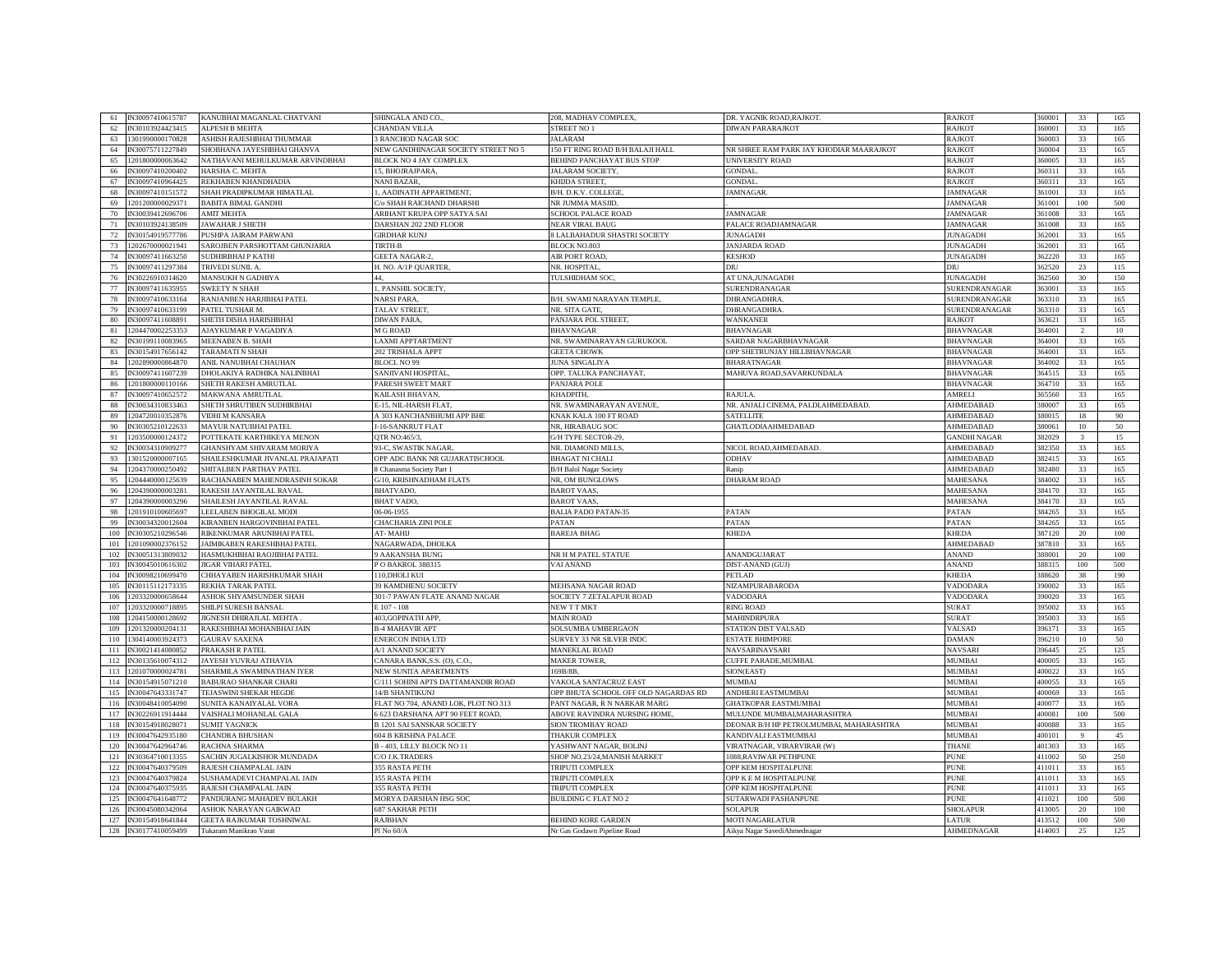| 129 | IN30177411899992     | DATTATRAY KRISHNAJI NALAVADE    | A P BARADGAON                         | <b>SUDRIK</b>                            | <b><i><u>KARJATAHAMDNAGAR</u></i></b>         | <b>AHMEDNAGAR</b>       | 414403 | 18              | 90              |
|-----|----------------------|---------------------------------|---------------------------------------|------------------------------------------|-----------------------------------------------|-------------------------|--------|-----------------|-----------------|
| 130 | 204890000085915      | DATTATRAY VITTHAL THAKURDESAI   | 821 I                                 | <b>SHIRWAD</b>                           | <b>AROGYA MANDIR</b>                          | RATNAGIRI               | 115639 | $10\,$          | 50              |
|     |                      |                                 |                                       |                                          |                                               |                         |        |                 |                 |
| 131 | IN30047642199239     | <b>SACHIN SADASHIV SHETE</b>    | OPP MUNCIPAL CORPORATION              |                                          | <b>TASGAON</b>                                | SANGLI                  | 416312 | 8               | 40              |
| 132 | IN30112716739882     | RENUKADEVI DEVISETTY            | CITY POST OFFICE ROAD                 | RAM SHIV MANDIR GALLI                    | <b>ITWARINAGPUR</b>                           | <b>NAGPUR</b>           | 440002 | 33              | 165             |
| 133 | N30154952835086      | YOGESH N SABE                   | S/O NARAYAN SHRIKRISHNA SABE NANDURA  | NIMGAON BULDANA                          | NEAR HANUMAN MANDIRNANDURA                    | <b>BULDHANA</b>         | 443404 | 33              | 165             |
| 134 | N30198310619625      | SHEKHAR KUMAR JAIN              | 46, NALIA BAKHAL                      | NR. MARWARI KANYA VIDHYALAYA,            | INDORE (M.P.)                                 | <b>INDORE</b>           | 452001 | 33              | 165             |
| 135 | N30051319291142      | RISHITA SOMANI                  | <b>HNO 165</b>                        | <b>JUMASHTA NAGAR</b>                    | VEAR VYANKTESHINDORE MADHYA PRADESH           | <b>INDORE</b>           | 52001  | 50              | 250             |
| 136 | N30051314558829      | RITESH TOTLA                    | <b>46 A ANNAPURNA NAGAR</b>           | <b>NDORE</b>                             | MADHYA PRADESH                                | <b>INDORE</b>           | 452009 | 135             | 675             |
| 137 | N30045012393887      | SUDHANGSU KUMAR GHOSH           | <b>QUARTER NO 18B RUSSIAN COMPLEX</b> | <b>SECTOR 7</b>                          | BHILAICHATTISGARH                             | <b>DURG</b>             | 490006 | 33              | 165             |
| 138 | V30051314780453      | <b>SATYA NARAYAN SAH</b>        | <b>B 464 ST 24 SMIRITI NAGAR</b>      | <b>EHIND BHILAI</b>                      | CHHATTISGARH                                  | <b>DURG</b>             | 490020 | 33              | 165             |
| 139 | 1304140006688334     | <b>SHAMIM KAUSHAR</b>           | STATION ROAD DHAMTARI                 |                                          |                                               | <b>RAIPUR</b>           | 493778 |                 | $\leq$          |
| 140 |                      | <b>IINITA</b>                   |                                       |                                          |                                               |                         | 500015 |                 | 165             |
|     | N30102213265989      |                                 | 24 100/1                              | NDIRA NAGAR COLONY                       | OTHKUNTASECUNDERABAD A.P.                     | <b>HYDERABAD</b>        |        | 33              |                 |
| 141 | 1203070000131281     | NAGOOR KALYANI                  | H NO:2-2-264                          | STREET: DUBBAWADA                        | POST:METPALLY                                 | <b>KARIMNAGAR</b>       | 505325 | 25              | 125             |
| 142 | N30102221489600      | YARAM SHANKAR REDDY             | QNO C 138 BUNGLOWS AREA               | V COLONY                                 | MANUGURUKHAMMAM DIST                          | <b>KHAMMAM</b>          | 507125 | 33              | 165             |
| 143 | 203810000019765      | VANAMAREDDY CHENCHUREDDY        | H NO 15-14                            | /IDYANAGAR                               | SATHUPALLY                                    | <b>KHAMMAM</b>          | 507303 | 10              | 50              |
| 144 | IN30039414212359     | A CHANDRA SEKHAR                | NO 1/32 1/42                          | ROAD                                     | <b>ANANTAPUR</b>                              | <b>ANANTAPUI</b>        | 515001 | 50              | 250             |
| 145 | V30047640657122      | NADIMPALLI LALITHA              | 5/61/9                                | 18 BRODI PET                             | <b>JUNTUR</b>                                 | <b>GUNTUR</b>           | 522002 | 100             | 500             |
| 146 | N30039412104448      | BODDU UDAYA LAKSHMI             | D NO 1-1484                           | <b>OLD BANK COLONY</b>                   | MANGALAGIRIGUNTUR DIST                        | <b>GUNTUR</b>           | 522503 | 20              | 100             |
| 147 | N30232410229320      | <b>BABU SUBHAKAR SANDRAPATI</b> | D NO 53-1-54                          | LILY-VILLA, CLOUGH PETA                  | 3RD LANEONGOLE, PRAKASAM DISTRICT             | <b>PRAKASAM</b>         | 523001 | -5              | 25              |
| 148 | N30047643407572      | VIJAYA BHASKAR BHAMIDIPATI      | D NO 38-19-9/2                        | YOTHI NAGAR MARRIPALEM                   | NEAR 104 AREAVISAKHAPATNAM ANDHRA PRADESH     | VISAKHAPATNAM           | 530018 | 20              | 100             |
|     |                      |                                 |                                       |                                          |                                               |                         |        |                 |                 |
| 149 | 204880000043852      | BALAJIKUMAR AYALA SOMAYAJULA    | 3063, SHOBHA DAFFODIL                 | 2Nd SECTOR Hsr Lyt                       | NR SOMSUNDAR PALYA POWER HOUSE                | <b>BANGALORE</b>        | 560034 | 300             | 1500            |
| 150 | N30192630790151      | C V WALI                        | <b>TAGORE ROAD</b>                    |                                          | <b>ADAG</b>                                   | <b>DHARWAR</b>          | 582101 | 20              | 100             |
| 151 | 1201060000767544     | <b>VINAY S JAIN</b>             | FLAT NO-3, 1ST FLOOR                  | <b>BHAWAL APT</b>                        | PARAS GARDEN                                  | <b>RAICHUR</b>          | 584101 | 33              | 165             |
| 152 | IN30039412856753     | MURALI KRISHNA C                | <b>PLOT NO 1327</b>                   | DOOR NO 27 18TH MAIN ROAD                | ANNANAGARCHENNAI                              | <b>CHENNAI</b>          | 600040 | 250             | 1250            |
| 153 | N30154918061890      | <b>GAJENDRAN EKAMBARAM</b>      | PLOT NO 1, Q & B HOMES                | <b>CURINJI STREET, VIGNESHWARA NAGAR</b> | <b>VEMILICHERY CHROMPETCHENNAL TAMIL NADU</b> | <b>CHENNAI</b>          | 600044 | 20              | 100             |
| 154 | 1201090004634624     | <b>SRIRAM</b>                   | PLOT NO E4 I                          | <b>IT COLONY</b>                         | NARAYANAPURAM                                 | CHENNAI                 | 600302 | 26              | 130             |
| 155 | 203280000091602      | V. SREEMATHI                    | , ANNA STREET                         | <b>CANNADASAN NAGAR</b>                  |                                               | <b>CHENNAI</b>          | 602001 |                 | 5               |
| 156 | N30108022737412      | RAJARAJAN D                     | NEW NO 45 VYSIAL STREET               | <b>ONDICHERRY</b>                        | <b>PONDICHERRY</b>                            | <b>PONDICHERRY</b>      | 605001 | 100             | 500             |
|     |                      |                                 | NO 18                                 |                                          |                                               | THANJAVUR               | 609602 | 10              | 50              |
| 157 | IN30039416343467     | <b>ANANTHARAMAN</b>             |                                       | <b>MARIAM NAGAR</b>                      | <b>KARAIKAL</b>                               |                         |        |                 |                 |
| 158 | N30023912906125      | SUTHA R                         | 2 AH C M S NAGAR                      | MUTHU ILLAM                              | <b>CUMBUMTHENI</b>                            | <b>THENI</b>            | 525516 | 100             | 500             |
| 159 | 203320007401802      | <b>CHRISTHURAJ</b>              | 2A VETIVILLAI ROAD                    | <b>TISIAYNVILAI</b>                      | RADHAPURAM TK                                 | <b>TIRUNELVELI</b>      | 627657 | 24              | 120             |
| 160 | N30177410256465      | Muthu                           | <b>52 B BRAYANT NAGAR</b>             | <b>AMMAN KOVIL STREET</b>                | <b>TUTICORIN</b>                              | TIRUNELVELI             | 528008 |                 | 10              |
| 161 | 203500000634706      | <b>FR THIRUVENKADARAJ</b>       | 56/6                                  | <b>ND STREET</b>                         | <b>THIRU NAGAR</b>                            | <b>TUTICORIN</b>        | 28501  | 75              | 375             |
| 162 | IN30163740500108     | POONKOTHAI K                    | 7/470 18TH STREET                     | PHASE II                                 | SATHUVACHARIVELLORE                           | <b>NORTH ARCOT</b>      | 632009 | 50              | 250             |
| 163 | N30047643337367      | ASHISH RATNAKAR NANDAGAWALI     | <b>TCS TECHNOPARK</b>                 | <b>T08 TRIVANDRUM</b>                    | KERALATRIVANDRUM                              | <b>TRIVANDRUM</b>       | 535523 | 10              | 50              |
| 164 | N30169610835467      | <b>KRITHIKA.M</b>               | 20/10 3RD CROSS                       | MARAVANERI HASTHAMPATTI                  | SALEM TAMIL NADUSALEM                         | SALEM                   | 536007 | 60              | 300             |
| 165 | 203350000081116      | SENTHIL B.                      | 426 B NARAYNA POOSARI KADU            | THERKU KADU CLASS FACTORY                | SOUTH SIDE ATTUR                              | <b>SALEM</b>            | 636102 | $20\,$          | 100             |
| 166 | N30226910159900      | NAGARAJAN R                     | 13/114, ANNA NAGAR                    | <b>ND CROSS STREET.</b>                  | <b>CULITHALALTAMIL NADU</b>                   | PERIYAR                 | 39104  | 11              | 55              |
|     |                      |                                 |                                       |                                          |                                               |                         |        |                 |                 |
| 167 | N30163740979693      | <b>ANITHA SURESH</b>            | MELEVALAPPIL HOUSE                    | KANJIRAKODE P O                          | WADAKANCHERYTHRISSUR                          | PALGHAT                 | 680590 | 10 <sup>°</sup> | 50              |
| 168 | N30023910995460      | <b>JUSTIN P VYPANA</b>          | <b>VYPANA HOUSE</b>                   | SHMOUNT (PO)                             | KOTTAYAMKERALA                                | <b>KOTTAYAM</b>         | 686006 | 70              | 350             |
| 169 | N30189510676029      | <b>MATHEW T G</b>               | THALAYATTU PUTHENVEEDU                | <b>CARAKKAD PO</b>                       | ALAPPUZHA, KERALA                             | <b>ALLEPPEY</b>         | 589504 |                 | 25              |
| 170 | N30177417469382      | <b>MARIAMMA JERRY</b>           | MANATHARAYIL HOUSE                    | <b>CODUKULANJI PO</b>                    | CHENGANNUR ALLEPPEYCHENGANNUR                 | <b>ALLEPPEY</b>         | 689508 | 170             | 850             |
| 171 | N30189510873185      | <b>LIJU V OOMMEN</b>            | SAJU COTTAGE                          | <b>CUTTAMPEROOR PO</b>                   | MANNARALAPPUZHA, KERALA                       | <b>ALLEPPEY</b>         | 589623 | 75              | 375             |
| 172 | N30163770006088      | RAJESH A                        | ASWATHY, KRA - 15,                    | <b>ULASEKHARAM.</b>                      | KOUDUNGANOOR POST,THIRUVANANTHAPURAM,KERALA   | <b>TRIVANDRUM</b>       | 595013 | $20\,$          | 100             |
| 173 | N30181110081114      | SARALA DEBI SONI                | 11/A, KALITALA 1ST LANE               | . O-RISHRA                               | DIST-HOOGHLYWEST BENGAL                       | <b>HOOGHLY</b>          | 12248  | 10              | 50              |
| 174 | 204720010625889      | MEGHANADA BEHERA                | FLAT 5 B 08 ARNAPURNA TOWER           | UNDARPADA BHUBANESWAR                    | <b>KHORDHA</b>                                | <b>BHUBHANESHWAR</b>    | 51002  | 85              | 425             |
| 175 | 201090003468724      | SHOVA DEVI PODDAR               | MEGHALAYA DRUGS DISTRIBUTOR           | P.O-WEST GARO HILLS TURA                 |                                               | <b>WEST GARO HILLS</b>  | 794001 | 75              | 375             |
| 176 | N30047642481007      | RAHUL DAYAL                     | CONDAYAL                              | SOUTH OF PATLIPUTRA SCHOOL               | JAGAT NARAYAN RD KADAMKUANPATNA               | <b>PATNA</b>            | 800003 | 33              | 165             |
|     |                      |                                 |                                       |                                          |                                               |                         |        |                 |                 |
| 177 | 201910102185501      | <b>BIBHA KUMARI</b>             | D/O MITHILESH KUMAR SINHA             | M HOUSE NORTH OF SARADA                  | SADAN NAHARPAR TOWN PATNA                     | <b>PATNA</b>            | 300004 |                 | $5\overline{5}$ |
| 178 | N30220110255696      | JOYJIT BANERJEE                 | 267 NEW SITARAMDERA N.L.O.            | PO AGRICO                                | <b>JAMSHEDPUR</b>                             | <b>SINGHBHUM</b>        | 831009 |                 | 10              |
| 179 | 201092600112321      | <b>VISHAL PATODIA</b>           | C/O DYNAMIC PHOTOCOPY SERVICE         | COURT COMPOUND                           | <b>CIRCULAR ROAD</b>                          | <b>RANCHI</b>           | 834001 | 50              | 250             |
| 180 | IN30097411722413     | <b>BALBHADRASINH R JADEJA</b>   | DIGVIJAY NAGAR                        |                                          | WANKANER                                      | <b>RAJKOT</b>           | 363621 | 33              | 165             |
| 181 | N30039415819973      | <b>TIRTHESHKUMAR K SHAH</b>     | <b>STATION ROAD</b>                   |                                          | <b>STHOR</b>                                  | <b>BHAVNAGAR</b>        | 364240 | 33              | 165             |
| 182 | N30177412597955      | ALIM SIKAMRUDDIN HAJIANI        | 701 7 TH FLR MIRCHANDANI GARDEN       | SUNCITY OPPOSITE ST FRANCIS SCHOOL       | <b>ASAI WESTMUMBAI</b>                        | <b>THANE</b>            | 01202  | 33              | 165             |
| 183 | 1204370000323845     | RAJENDRA KUMAR SINGHAI          | H NO. 200 ROHIT NAGAR                 | PHASE-1 E-8 EXTENSION                    | <b>BHOPAL KALAN</b>                           | <b>BHOPAL</b>           | 462039 | $10\,$          | 50              |
| 184 | IN30236510244454     | ROSHAN LAL GARG                 | H.NO. 17/138.                         | SECTOR-7.                                | ROHINI, DELHI                                 | <b>NORTH WEST DELHI</b> | 110085 | 33              | 165             |
| 185 | 203230000882167      | <b>MEENA JOSHI</b>              | 270 STREET 5                          | <b>AGAT PURA</b>                         |                                               | <b>HOSHIARPUR</b>       | 146001 | $\mathfrak{D}$  | 10              |
| 186 | IN30096610621718     | <b>MUKUL KAKKAR</b>             | 154                                   | <b>RELAVEKALONI</b>                      | VARDA 14GAJARAULA (UTTAR PRADESH)             | <b>MORADABAD</b>        | 244235 |                 | 5               |
|     |                      |                                 |                                       |                                          |                                               |                         |        |                 |                 |
| 187 | 204630001134778      | KANJIBHAI L RATHOD              | 96-2301, GUJARAT HOUSING BOARD        | <b>ILOCK NO -93 TO 105</b>               | MEGHANINAGAR                                  | AHMEDABAD               | 380016 | 33              | 165             |
| 188 | 1201130000519489     | SANDIP SURESH RAICHURA          | FLAT 1703, F- WING, WHISPERING        | PALMS XXCLUSIVE, LOKHANDWALA             | TOWNSHIP, KANDIVALI - EAST,                   | <b>MUMBAI</b>           | 400101 | 78              | 390             |
| 189 | 205290000020249      | <b>ANANT SHREE GUPTA</b>        | <b>HOUSE NO-4</b>                     | <b>INIVERSITY ROAD</b>                   | DELHI                                         | <b>DELHI</b>            | 110007 | 200             | 1000            |
| 190 | N30011811127336      | VIJAY KUMAR GUPTA               | $A - 201$                             | <b>ST FLOOR</b>                          | DERAWAL NAGARDELHI                            | <b>OTHERS</b>           | 110009 | $\mathbf Q$     | 45              |
| 191 | N30282210371153      | PREETI GUPTA                    | $-120A$                               | VEW NC-129, GALI NO.5                    | BHAJANPURA, SHAHDARADELHI                     | <b>OTHERS</b>           | 110053 |                 | $\overline{5}$  |
| 192 | N30078110078002      | PRITAM SINGH                    | 11A/45                                | RIVERA APARTMENTS COMPLEX                | MALL ROADDELHI                                | <b>OTHERS</b>           | 110054 | 33              | 165             |
| 193 | IN30177411209504     | <b>RAM NARAIN</b>               | AE-138                                | SHALIMAR BAGH                            | DEI HI                                        | <b>OTHERS</b>           | 110088 | 33              | 165             |
| 194 | 203350001401066      | ASHA AGRAWAL                    | H NO 785 C/2/15                       | BEHIND NEW AGARWAL DHARMSHALA            | OLD FARIDABAD                                 | <b>FARIDABAD</b>        | 121002 | 10              | 50              |
| 195 | 204910000502181      | <b>VEDANT BAGRI</b>             | H NO-4562, ST NO-11                   | <b>URGAPURI, HAIBOWAL KALAN</b>          | NR-RAJENDRA MODEL SCHOOL                      | <b>LUDHIANA</b>         | 141001 | 33              | 165             |
|     |                      |                                 |                                       |                                          |                                               |                         | 201012 | $20\,$          | 100             |
|     | 196 1204290000025478 | SOBHA SOAM                      | 19/311                                | <b>SHANTAM KHAND</b>                     | VASUNDHARA                                    | <b>GHAZIABAD</b>        |        |                 |                 |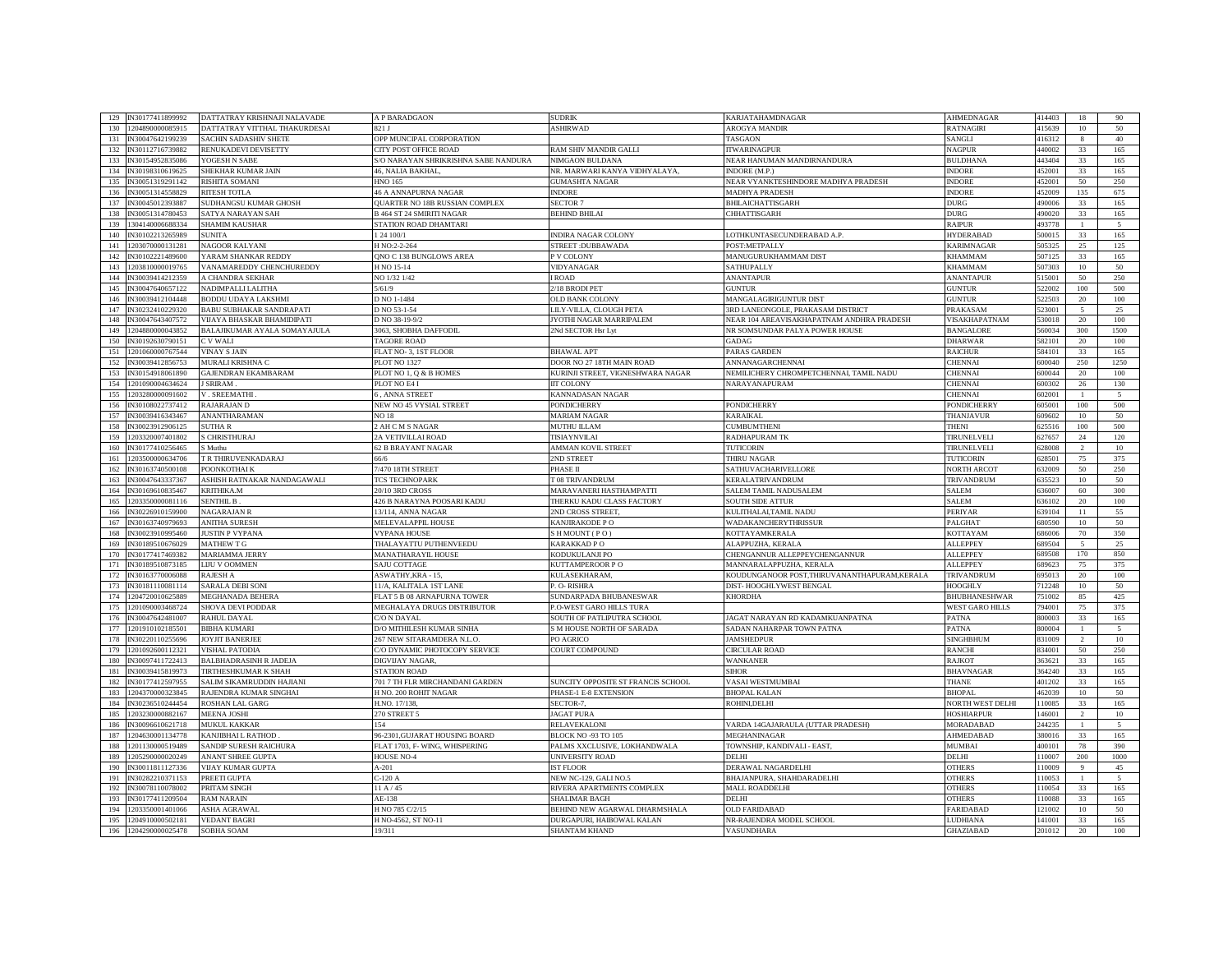| 197<br>1206120000138824                            | KUSHAL CHAND BOHRA                           | <b>FLAT NO.6</b>                          | <b>SURYA TOWER -I</b>                      | 24/147 BIRHANA ROAD, PATKAPUR                          | <b>KANPUF</b>                  | 208001           | 33                       | 165            |
|----------------------------------------------------|----------------------------------------------|-------------------------------------------|--------------------------------------------|--------------------------------------------------------|--------------------------------|------------------|--------------------------|----------------|
|                                                    |                                              |                                           |                                            |                                                        |                                |                  |                          |                |
| 198<br>202990000770907                             | <b>/INOD SARAN BHATNAGAR</b>                 | 3A/111 AZADNAGAR KANPUR                   |                                            |                                                        | KANPUE                         | 08002            | 10                       | 50             |
| 199<br>IN30088813790727                            | <b>AISHREE VYAS</b>                          | 17/M/167                                  |                                            | AKADEOKANPUR                                           | <b>OTHERS</b>                  | 08025            | 25                       | 125            |
| 200<br>IN30011811190282                            | BRIJ MOHAN GOYAL                             | 38/51                                     | <b>MOTI KUNJ</b>                           | OHA MANDIAGRA                                          | <b>OTHERS</b>                  | 282002           | 33                       | 165            |
| 201<br>203350001559561                             | <b>JARENDER KUMAR AGARWAL</b>                | $-827$                                    | KAMLA NAGAR                                |                                                        | <b>AGRA</b>                    | 82005            | 13                       | 65             |
| 202<br>1201770100185692                            | <b>DM PRAKASH AGARWAL (HUF)</b>              | 88, VIJAY BADI                            | PATH NO.3 DHER KE BALAJI                   | <b>SIKAR ROAD</b>                                      | <b>JAIPUR</b>                  | 302001           | 33                       | 165            |
| 203<br>201770100604549                             | <b>CHHOTI DEVI GUPTA</b>                     | NO 23                                     | VASUDAVPURI B                              | <b>HOTWARA</b>                                         | <b>JAIPUR</b>                  | 302012           | 33                       | 165            |
|                                                    |                                              |                                           |                                            |                                                        |                                |                  |                          |                |
| 204<br>203660000002667                             | RAMESH KUMAR JAIN                            | 25, MOTI NAGAR                            | NEAR LATA CINEME                           | <b>HOTWARA</b>                                         | <b>JAIPUR</b>                  | 02012            | 33                       | 165            |
| 205<br>1201060500290391                            | SHANKAR LAL AGARWAL                          | OPP.SINGLA HOUSE                          | <b>SAROJ TAKIS</b>                         | CITY FOR UPLOAD                                        | <b>JAIPUR</b>                  | 302016           | 33                       | 165            |
| 206<br>203300000065466                             | KUMARI RAJAL BALAR                           | B/4 , RAMESHWAR SOCIETY,                  | NR MADHUVAN COMPOUND,                      | DAFNALA                                                | <b>AHMEDABAD</b>               | 80004            | 33                       | 165            |
| 207<br>N30115121187219                             | <b>RAKESH KUMAR BANSAL</b>                   | E/32 KAMLA NAGAR                          |                                            | <b>AGRA</b>                                            | <b>OTHERS</b>                  | 82002            | 33                       | 165            |
| 208<br>301670000519004                             | ARPAN NARENDRAKUMAR GINWALA                  | 294 KALPANA SOCIETY                       | <b>WAGHODIA ROAD</b>                       |                                                        | VADODARA                       | 390019           | 33                       | 165            |
| 209<br>IN30039413863246                            | MAHESH NATVARLAL KAPADIA                     | 9 KISHAN DUPLEX                           | BEHIND MOTHERS SCHOOL                      | MAKARAND DESAI ROADVADODARA                            | <b>OTHERS</b>                  | 90021            | 33                       | 165            |
|                                                    |                                              |                                           |                                            |                                                        |                                |                  |                          |                |
| 210<br>1201210000058368                            | RAJENDRA KUMAR GHEWERCHAND MEHTA             | D - 38, BOMBAY MARKET,                    | UMARWADA,                                  |                                                        | <b>SURAT</b>                   | 95010            | 33                       | 165            |
| 211<br>IN30047641330192                            | HARISH AGARWAL                               | 33 96/B R K PURAM                         | <b>RR DISTRICT</b>                         | ANDHRA PRADESHSECUNDRABAD                              | <b>OTHERS</b>                  | 500056           | 20                       | 100            |
| 212<br>N30214810837394                             | <b>GYAN CHAND</b>                            | NO 14 AND 15 AMBIKA CLOTH MARKET          | T N SETTY LANE                             | <b><i>NVENUE ROADBANGALORE</i></b>                     | <b>OTHERS</b>                  | 560002           | 50                       | 250            |
| 213<br>IN30163741817950                            | <b>LIVAS</b>                                 | NO 51/26                                  | AYYA MUDALI STREET                         | CHINTADRIPETACHENNAI                                   | <b>OTHERS</b>                  | 500002           | 33                       | 165            |
| 214<br>N30125010200241                             | ARUN KUMAR CHIRANIA                          | M/S SHYAM COLLECTION                      | C LINDSAY STREET                           | ST FLOOR FLAT NO 5KOLKATA                              | <b>OTHERS</b>                  | '00087           | 33                       | 165            |
| 215<br>1204720013270333                            | PRIYANK KUMAR                                | S O SUDARSHAN PRASAD SINHA                | PUNJABI CLNY KALAMBAG CHOWK                | OPPOSIT UBGB GANNIPUR MUSHARI                          | <b>MUZAFFARPUR</b>             | 842002           | 55                       | 275            |
|                                                    |                                              |                                           |                                            |                                                        |                                |                  |                          |                |
| 216<br>IN30078110035294                            | <b>VEENA GROVER</b>                          | D-697, FIRST FLOOR                        | <b>SARASWATI VIHAR</b>                     | PITAM PURADELHI                                        | <b>OTHERS</b>                  | 110034           | 33                       | 165            |
| 217<br>201090002056287                             | <b>SHASHI BANSAI</b>                         | 3/2/60, SHASTRI NAGAR                     |                                            |                                                        | DELHI                          | 10052            |                          | 40             |
| 218<br>IN30177411344112                            | NAVIN KUMAR GUPTA                            | <b>30 B-3 BLOCK</b>                       | <b>ASHOK VIHAR PH-2</b>                    | DELHI                                                  | <b>OTHERS</b>                  | 110052           |                          | 15             |
| 219<br>IN30299410030197                            | <b>RAGHAV KHANDELWAL</b>                     | H-87                                      | <b>HASE-I</b>                              | <b>SHOK VIHARDELHI</b>                                 | <b>OTHERS</b>                  | 110052           | 33                       | 165            |
| 220<br>N30177412832610                             | <b>NEETI AGGARWAL</b>                        | 6 B                                       | YAMUNA MARG                                | CIVIL LINES ALIPUR ROADDELHI                           | <b>OTHERS</b>                  | 10054            | 33                       | 165            |
| 221<br>IN30262010083473                            | SANJAY KUMAR ARORA                           | G-49-A                                    | <b>SCHOOL ROAD</b>                         | <b>JTTAM NAGARNEW DELHI</b>                            | <b>OTHERS</b>                  | 110059           | 33                       | 165            |
| 222<br>N30020610911094                             | <b>GEETANJALI JAIN</b>                       | $BT - 29$                                 | SHALIMAR BAGH                              | DELHI                                                  | <b>OTHERS</b>                  | 10088            | 33                       | 165            |
| 223<br>1206180000004302                            |                                              |                                           |                                            |                                                        |                                | 124001           | 33                       | 165            |
|                                                    | SATISH KUMAR BHANDULA                        | HNO 163 A/8                               |                                            | SHIVAJI COLONY                                         | <b>ROHTAK</b>                  |                  |                          |                |
| 224<br>IN30051313835452                            | SAPNA MADAN                                  | 06/13 SIKKA COLONY                        | SONEPAT                                    | <b>IARYANA</b>                                         | <b>OTHERS</b>                  | 131001           | 33                       | 165            |
| 225<br>IN30114310086124                            | <b>CHARANJIT SINGH</b>                       | H NO 70-A/3 SWARAJ NAGAR                  | NEAR MATA GUJARI GURDAWARA SECTOR-1        | <b>CHARARPUNJAB</b>                                    | <b>OTHERS</b>                  | 140301           | 33                       | 165            |
| 226<br>IN30096610669642                            | <b>DURGA SINGH</b>                           | l-195                                     | DELTA-II                                   | <b>GREATER NOIDAUTTAR PRADESH</b>                      | <b>OTHERS</b>                  | 201308           | $\overline{\phantom{0}}$ | 25             |
| 227<br>IN30051320123258                            | ANURAG KHANDELWAL                            | <b>75 GANDHI GRAM</b>                     |                                            | BEHIND HOSPITALKANPUR UTTAR PRADESH                    | <b>OTHERS</b>                  | 208007           | $\overline{4}$           | 20             |
| 228<br>IN30105510532275                            | <b>GOPAL KRISHNA PANDEY</b>                  | ML-167                                    | JARAULI PHASE 2                            | <b><i><u>KANPUR</u></i></b>                            | <b>OTHERS</b>                  | 208027           | 33                       | 165            |
| 229<br>1201090007994375                            | <b>GAURAV SURI</b>                           | H.NO.105.                                 | <b>SUN CITY GARDEN</b>                     | <b>SAHARNPUR</b>                                       | SAHARANPUR                     | 247001           | 42                       | 210            |
|                                                    |                                              |                                           |                                            |                                                        |                                |                  |                          |                |
|                                                    |                                              |                                           |                                            |                                                        |                                |                  |                          |                |
| 230<br>N30302866328850                             | <b>SHASHI VERMA</b>                          | <b>473 INDIRA NAGAR DEHRADUN NEW</b>      | FOREST                                     | DEHRADUNUTTARAKHAND, INDIA                             | <b>OTHERS</b>                  | 48006            | 50                       | 250            |
| 231<br>1201060500229784                            | <b>DEVKI TAKHTANI</b>                        | 192, LAJPAT NAGAR                         |                                            |                                                        | <b>ALWAR</b>                   | 301001           | 33                       | 165            |
| 232<br>IN30270020094822                            | <b>HANSWATI MAHAUI</b>                       | PLOT NO-19                                | RAMNESH PURI, NIWARU ROAD                  | <b>JHOTWARAJAIPUR</b>                                  | <b>OTHERS</b>                  | 302012           | 33                       | 165            |
| 233<br>203660000204024                             | <b>ASHISH GHIYA HUF</b>                      | $P. NO - 13.$                             | <b>BARKAT COLONY</b>                       | <b>TONK PHATAK</b>                                     | <b>JAIPUR</b>                  | 02015            | 33                       | 165            |
| 234<br>601430103722991                             | <b>SHAILJA SHARMA</b>                        | D 188 JVGAL BHAWAN OPP PAREEK             | COLLEGE KANTI CHANDRA ROAD                 | <b>BANI PARK</b>                                       | <b>JAIPUR</b>                  | 302016           | $10\,$                   | 50             |
| 235<br>204720002362424                             | <b>SAMRAT KOTHARI</b>                        |                                           |                                            |                                                        | <b>JAIPUR</b>                  | 302023           | 10                       | 50             |
|                                                    |                                              | A 8 AWHO POCKET A SUGAN VIHAR             | SECTOR 2 VIDYADHAR NAGAR                   | <b>JAIPUR</b>                                          |                                |                  |                          |                |
| 236<br>1203460000102709                            | NEELU JETHLIA                                | B-F-21                                    | R.C.VYAS COLONY                            |                                                        | <b>BHILWAR</b>                 | 311001           | 10                       | 50             |
| 237<br>204470004742300                             | <b>GHISA LAL HUF</b>                         | 3 WARD NO 17                              | <b>INSIDE OF TABELA MARKET</b>             | SIKAR                                                  | <b>SIKAR</b>                   | 332001           | 33                       | 165            |
| 238<br>N30340310005218                             | AILASH CHANDAK                               | BEHIND B.K. SCHOOL                        | DAGA CHOWK                                 | <b>IKANER</b>                                          | OTHER:                         | 34001            | 33                       | 165            |
| 239<br>1206850000077957                            | <b>MUKUL SONI</b>                            | 35 JWALA VIHAR                            | OPP. CHOAPASANI HOUSING BOARD              |                                                        | <b>JODHPUR</b>                 | 342001           | 33                       | 165            |
| 240<br>N30114311099051                             | KETANKUMAR DHANSUKHLAL KACHALIA              | <b>ATMIYA JEWELLERS 426-A RAGHUVIR</b>    | COMPLEX SANJIVBHAT STREET SONI BAZAR       | <b>AJKOTGUJARAT</b>                                    | <b>OTHERS</b>                  | 60001            | 18                       | 90             |
| 241<br>1203330000782160                            | CHARMI GAUTAMBHAI KAPADIYA                   | <b>VORA STREET</b>                        | <b>NEAR WATER STEND</b>                    | BHAVNAGAR                                              | <b>BHAVNAGAR</b>               | 64001            | 33                       | 165            |
| 242<br>IN30051314082460                            |                                              |                                           | <b>MAHARSHI KARVE RD</b>                   |                                                        | <b>OTHERS</b>                  | 421202           |                          | 100            |
| 243<br>203600001594881                             | CHANDRASHEKHAR R RAJDHAR<br>MAHENDRA M GAWLE | 203 BALAJI KRUPA                          |                                            | DOMBIVLI WESTTHANE<br><b>BESIDE OF DR DOLAS CLINIC</b> |                                | 431401           | 20<br>$\overline{2}$     | 10             |
|                                                    |                                              | <b>2/O VIKAS NAGAR PARBHANI TQ</b>        | DIST PARBHANI NEAR VARMA NAGAR             |                                                        | PARBHANI                       |                  |                          |                |
| 244<br>IN30021417373639                            | MANISH KUMAR TIBREWAL                        | 311-A BG VIJAY NAGAR SCHEEM NO 54         |                                            | <b>INDORE MADHYA PRADESH</b>                           | <b>OTHERS</b>                  | 452010           |                          | $\overline{5}$ |
| 245<br>N30021417767422                             | GAUTAM AGRAWAL                               | 74 KIRODIMAL COLONY, RAIGARH THANA        | KOTWALI KE PEECHE RAIGARH                  | RAIGARH CHHATTISGARH                                   | <b>OTHERS</b>                  | 496001           | 30                       | 150            |
| 246<br>203320001026525                             | OKESH AGARWAL                                | H NO 14-1-461                             | <b>AGHAPURA</b>                            |                                                        | <b>HYDERABAD</b>               | 500001           | 50                       | 250            |
| 247<br>1204720011788319                            | GOPALA KRISHNAM RAJU KALIDINDI               | PRASANKA ENCLAVE FLAT                     | NO 401 VITH PHASE KPHB                     | COLONY KUKATPALLY                                      | <b>HYDERABAD</b>               | 500072           | 15                       | 75             |
| 248<br>N30131321204269                             | SURYA NARAYANA S                             | D NO 3-14/1 1ST FLOOR                     | <b>1ST HOUSE ADARSHANAGAR</b>              | OLD DAIRY FARMVISAKHAPATNAM                            | <b>OTHERS</b>                  | 530040           | 25                       | 125            |
| IN30051318756618<br>249                            | <b>IOVEN M MALEKAR</b>                       | HOUSE 442 ASHISH NILAYA                   | 10TH MAIN 7TH CROSS                        | HENNUR CROSSBANGALORE KARNATAKA                        | <b>OTHERS</b>                  | 560042           | 33                       | 165            |
| 250<br>IN30214811172773                            | <b>DEVIPRASAD</b>                            | 3-52 RAVIPRASAD NILAYA                    | SHIVANAGARA MUDUSHEDDE                     | THIRUVAIL VAMANJOORMANGALORE                           | <b>OTHERS</b>                  | 575028           |                          | 25             |
|                                                    |                                              |                                           |                                            |                                                        |                                |                  |                          |                |
| 251<br>IN30220110615875                            | <b>SUJIT KARMAKAR</b>                        | DAKSHIN NALDANGA NEAR KALI BEDI           | NALDANGA CT                                | <b>HOOGHLY</b>                                         | <b>OTHERS</b>                  | 12123            | $10\,$                   | 50             |
| 252<br>1201092600342901                            | OMPRAKASH JHUNJHUNWALA                       | J L NEHRU ROAD                            | RANIGANJ OPPOSITE ANAPATI DOT              | COM                                                    | <b>OTHERS</b>                  | 713347           | 50                       | 250            |
| 253<br>IN30311610978077                            | SUDHANGSU MITRA                              | <b>ANANDA DHARA</b>                       | <b>MADHUBAN</b>                            | <b>CALNAWEST BENGAL</b>                                | <b>OTHERS</b>                  | 713409           | 20                       | 100            |
| 254<br>1208160000115271                            | <b>RATAN KUMAR</b>                           | RK TANISHK JEWELLERS MINA BAZA            | MAIN ROAD BETTIAH WARD NO 16               | <b>WEST CHAMPARAN</b>                                  | <b>OTHERS</b>                  | 845438           |                          | 5              |
| 255<br>IN30011811177893                            | KHAJANI                                      | $G-9$                                     | <b>ASHOKA CHURCH</b>                       | <b>GOLE MARKETNEW DELHI</b>                            | <b>NEW DELH</b>                | 110001           | 33                       | 165            |
| 256<br>N30011810206947                             | <b>PANKAJ MALHOTRA</b>                       | 3809                                      | <b>GALI BURNA BARA TOOTI</b>               | <b>ADAR BAZARDELHI</b>                                 | DELHI                          | 10006            | 33                       | 165            |
| 257<br>N30011810364567                             | <b>ATINDER KHURANA</b>                       | 24 SOUTH PATEL NAGAR                      | <b>GROUND FLOOR</b>                        | MAIN MATEL ROADNEW DELHI                               | <b>NEW DELH</b>                | 110008           | 33                       | 165            |
| 258<br>N30039413216945                             | SANDEEP KUMAR TYAGI                          | $RZ-B-70A$                                | GALI NO 53                                 |                                                        | <b>NEW DELH</b>                | 110059           | 33                       | 165            |
|                                                    |                                              |                                           |                                            | SCHOOL ROAD UTTAM NAGARNEW DELHI                       |                                |                  |                          |                |
| 259<br>N30294310092693                             | SHARAD AGGARWAL                              | HOUSE NO-153/A                            | HANSI ROAD, HANSI GATE                     | NEAR LIBRA GUEST HOUSEBHIWANI                          | <b>BHIWANI</b>                 | 127021           | 33                       | 165            |
| 260<br>IN30055610114540                            | MOHD. TARIQ                                  | 99/82 BECON GANJ                          | <b>MANNA PURWA</b>                         | <b><i>CANPUR</i></b>                                   | <b>KANPUR</b>                  | 208001           |                          | 25             |
| 261<br>N30116030042461                             | <b>HHITAR MAL AGARWAL</b>                    | SHARWVNA KUMAR SHANKAR LAL                | KHAZANE WALON KA RASTA.                    | <b>CHANDPOLE BAZAR, JAIPUR</b>                         | <b>JAIPUR</b>                  | 02001            | 33                       | 165            |
| 262<br>N30270020155267                             | <b>PUNEET JASORIA</b>                        | C-10, L. S. NAGAR                         | <b>NAYA KHERA</b>                          | <b>MBABARIJAIPUR</b>                                   | <b>JAIPUF</b>                  | 02012            | 33                       | 165            |
| 263<br>IN30116030161216<br>264<br>IN30116030310210 | <b>VEENA GUPTA</b><br>PRAMOD KUMAR JAIN      | HOUSE NO. E-34.<br><b>AASTHA HOSPITAL</b> | <b>BANK COLONY</b><br><b>HOSPITAL ROAD</b> | <b>AMBABADIJAIPUR</b><br>MAKRANADISTT- NAGAUR (RAJ.)   | <b>JAIPUR</b><br><b>NAGAUR</b> | 302023<br>341505 | 33<br>33                 | 165<br>165     |